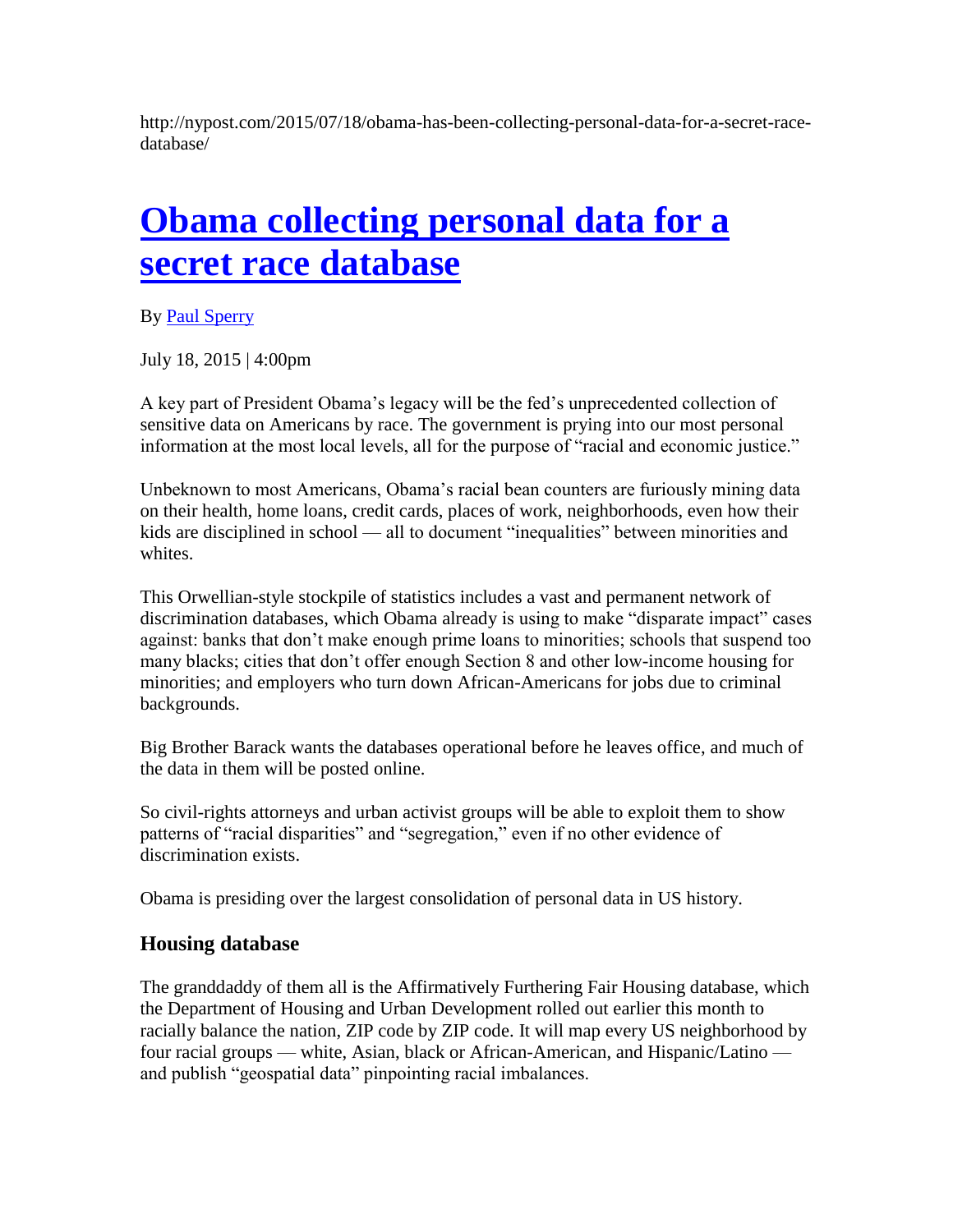The agency proposes using nonwhite populations of 50% or higher as the threshold for classifying segregated areas.

Federally funded cities deemed overly segregated will be pressured to change their zoning laws to allow construction of more subsidized housing in affluent areas in the suburbs, and relocate inner-city minorities to those predominantly white areas. HUD's maps, which use dots to show the racial distribution or density in residential areas, will be used to select affordable-housing sites.

HUD plans to drill down to an even more granular level, detailing the proximity of black residents to transportation sites, good schools, parks and even supermarkets. If the agency's social engineers rule the distance between blacks and these suburban "amenities" is too far, municipalities must find ways to close the gap or forfeit federal grant money and face possible lawsuits for housing discrimination.

Civil-rights groups will have access to the agency's sophisticated mapping software, and will participate in city plans to re-engineer neighborhoods under new community outreach requirements.

"By opening this data to everybody, everyone in a community can weigh in," Obama said. "If you want affordable housing nearby, now you'll have the data you need to make your case."

# **Mortgage database**

Meanwhile, the Federal Housing Finance Agency, headed by former Congressional Black Caucus leader Mel Watt, is building its own database for racially balancing home loans. The so-called National Mortgage Database Project will compile 16 years of lending data, broken down by race, and hold everything from individual credit scores and employment records.

Mortgage contracts won't be the only financial records vacuumed up by the database. According to federal documents, the repository will include "all credit lines," from credit cards to student loans to car loans — anything reported to credit bureaus. This is even more information than the IRS collects.

The FHFA will also pry into your personal assets and debts and whether you have any bankruptcies. The agency even wants to know the square footage and lot size of your home, as well as your interest rate.

FHFA will share the info with Obama's brainchild, the Consumer Financial Protection Bureau, which acts more like a civil-rights agency, aggressively investigating lenders for racial bias.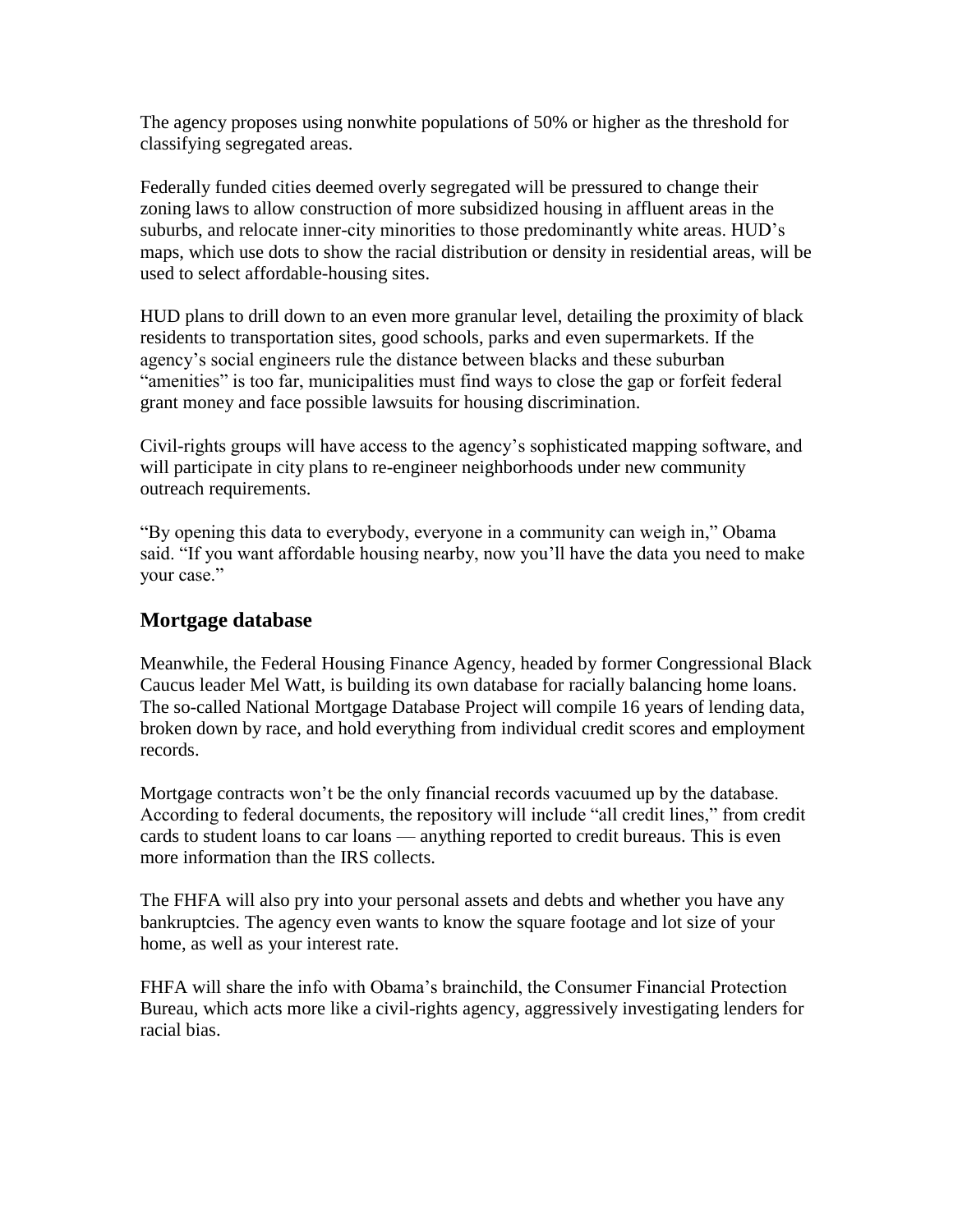The FHFA has offered no clear explanation as to why the government wants to sweep up so much sensitive information on Americans, other than stating it's for "research" and "policymaking."

However, CFPB Director Richard Cordray was more forthcoming, explaining in a recent talk to the radical California-based Greenlining Institute: "We will be better able to identify possible discriminatory lending patterns."

# **Credit database**

CFPB is separately amassing a database to monitor ordinary citizens' credit-card transactions. It hopes to vacuum up some 900 million credit-card accounts — all sorted by race — representing roughly 85% of the US credit-card market. Why? To sniff out "disparities" in interest rates, charge-offs and collections.

# **Employment database**

CFPB also just finalized a rule requiring all regulated banks to report data on minority hiring to an Office of Minority and Women Inclusion. It will collect reams of employment data, broken down by race, to police diversity on Wall Street as part of yet another fishing expedition.

# **School database**

Through its mandatory Civil Rights Data Collection project, the Education Department is gathering information on student suspensions and expulsions, by race, from every public school district in the country. Districts that show disparities in discipline will be targeted for reform.

Those that don't comply will be punished. Several already have been forced to revise their discipline policies, which has led to violent disruptions in classrooms.

Obama's educrats want to know how many blacks versus whites are enrolled in giftedand-talented and advanced placement classes.

Schools that show blacks and Latinos under-enrolled in such curricula, to an undefined "statistically significant degree," could open themselves up to investigation and lawsuits by the department's Civil Rights Office.

Count on a flood of private lawsuits to piggyback federal discrimination claims, as civilrights lawyers use the new federal discipline data in their legal strategies against the supposedly racist US school system.

Even if no one has complained about discrimination, even if there is no other evidence of racism, the numbers themselves will "prove" that things are unfair.